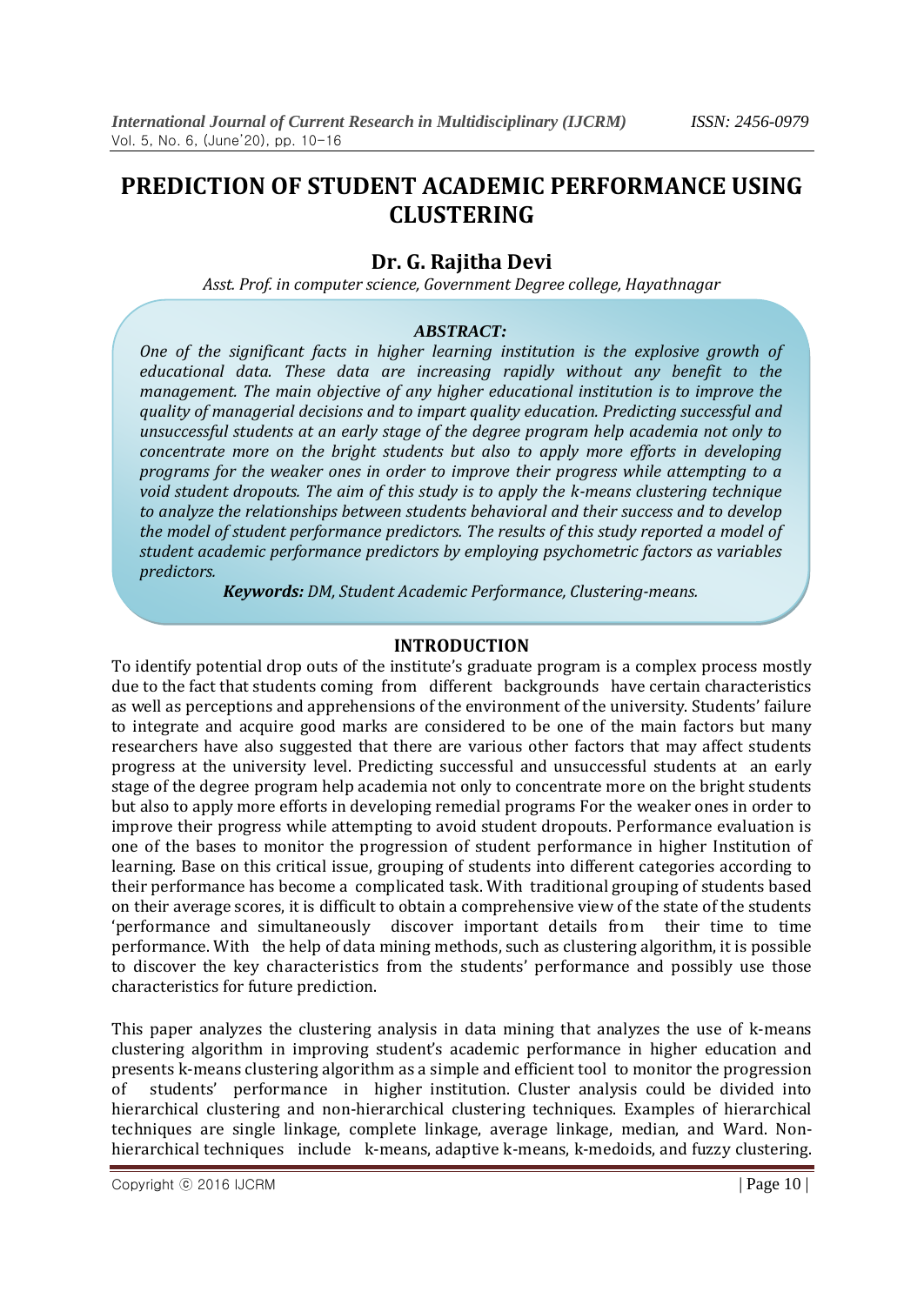To determine which algorithm is good is a function of the type of data available and the particular purpose of analysis. In more objective way, the stability of clusters can be investigated in simulation studies [4]. The problem of selecting the "best "algorithm/parameter setting is a difficult one. A good clustering algorithm ideally should produce groups with distinct non-overlapping boundaries, although a perfect separation cannot typically be achieved in practice. Figure of merit measures (indices) such as the silhouette width[4]or the homogeneity index[5]can be used to evaluate the quality of separation obtained using a clustering algorithm. The concept to stability of a clustering algorithm was considered in[3].The idea behind this validation approach is that an algorithm should be rewarded for consistency. In this paper, traditional k- means clustering algorithm [6] and Euclidean distance measure of similarity was chosen to be used in the analysis of the students' scores.

#### **METHODOLOGY**

#### *A. Development of k-mean clustering algorithm*

This study uses an extraction method known as principal component analysis to predict cluster analysis .Principal component analysis carries out the reduction of data by deriving similarly few tools from relatively several measured variables based on how the estimated variables load on the components. Then the individual records location can be investigated on basis of every score of record on components that are retained. If n components are retained they refer n- dimensional space in which every record can be located. This analysis uses a technique of data clustering termed K-means clustering which is applied to examine academic performance of students .K-means is one of the easiest algorithms of unsupervised learning used for clustering. K-means separates observations(i.e. "n") into clusters (i.e. "k") in which every observation belong to cluster with closest mean. This algorithm targets at reducing an objective function. This study conducts principle componentanalysisbyconsidering16variables.The variables included in higher education research were subjected principle component analysis to find out the validity of the variables .The variables used in this study are Gender ,Category, Grade division in X class, Grade division in XII class, Grade Division in Graduation ,Admission type ,Medium of Teaching till qualifying exam, Living location of student, Family annual income status, Father's qualification, Mother's qualification, Father's occupation ,Mother's occupation, Programme, Semester and Section.

Given a data set of *n* data points  $x_1, x_2, ..., x_n$  such the teach data point is in  $\mathbf{R}^d$ , the problem of finding the minimum variance clustering of the dataset into *k* clusters is that off in ding *k*  points

{*mj*}(*j*=1,2, …,*k*)in **R** *d* such that [mini

is minimized, where *d*(*xi* , *mj*) denotes the Euclidean distance between *xi* and *mj .*The points{*mj*}(*j*=1,2,…,*k*)are known as cluster centroids.The problem in Eq.(1) is to find *k* cluster centroids, such that the average squared Euclidean distance (mean squared error, MSE) between a data point and its nearest cluster centroid is minimized. The *k*-means algorithm provides an easy method to implement approximate solution to Eq.(1).The reasons for the popularity of *k*-means are ease and simplicity of implementation, scalability ,speed of convergence and Adaptability to sparse data. The *k*- means algorithm can be thought of as agradient descent procedure, which begins at starting cluster cencroids , and iteratively updates these centroids to decrease the objective function in Eq.(1). The *k*-means always converge to a local minimum. The particular local minimum found depends on the starting cluster centroids. The problem off in ding the global minimum Is NP-complete. The *k*-means algorithm updates cluster centroid still local minimum is found.Fig.1showsthe generalized

Copyright © 2016 IJCRM | Page 11 | Page 11 | Page 11 | Page 11 | Page 11 | Page 11 | Page 11 | Page 11 | Page 11 | Page 11 | Page 11 | Page 11 | Page 11 | Page 11 | Page 11 | Page 11 | Page 11 | Page 11 | Page 11 | Page 11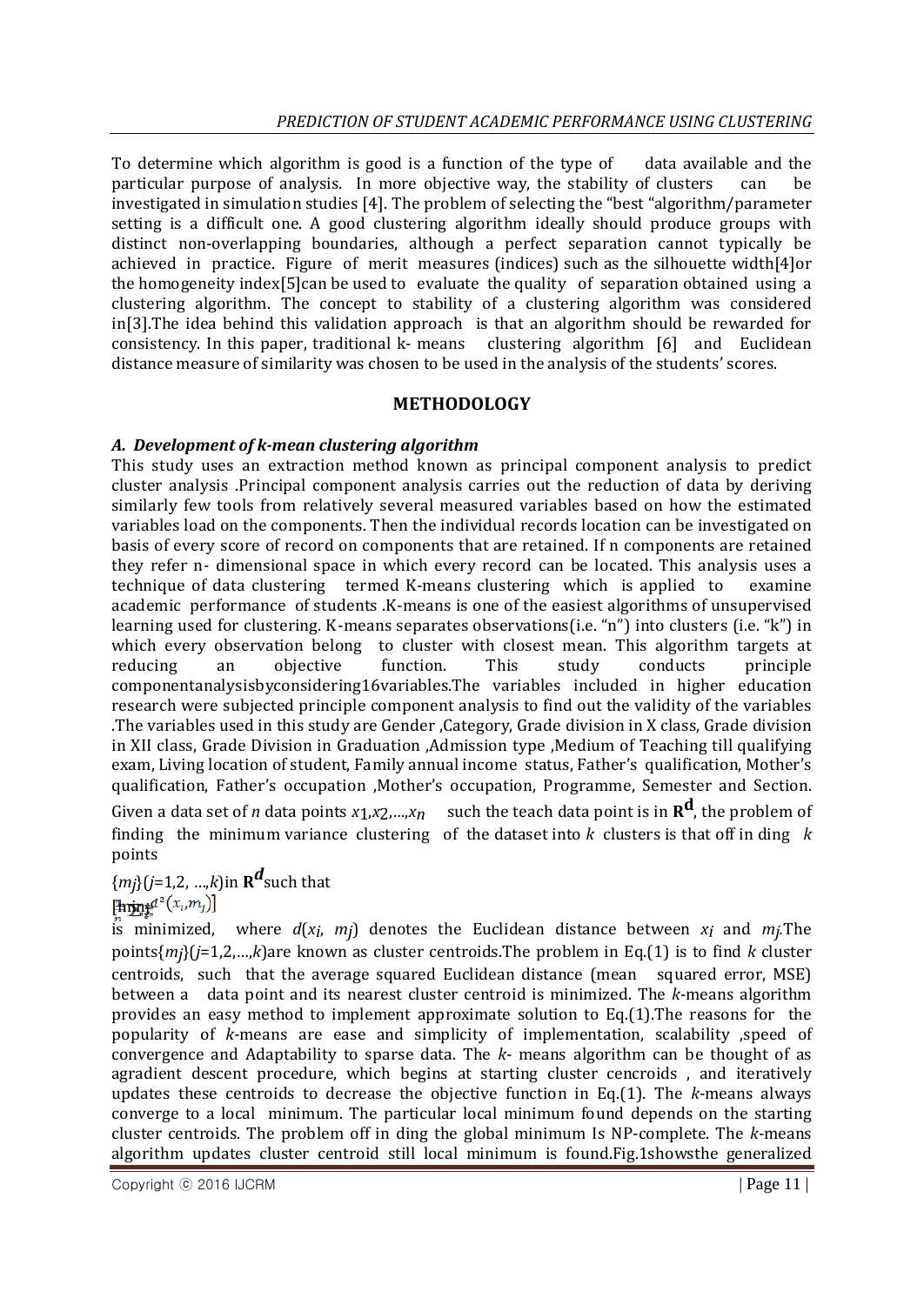pseudo codes of *k*-means algorithm; and traditional k-means algorithm ispresentedinfig.2 respectively. Before the *k*- means algorithm converges, distance and centroid calculations are done while loops are executed a number of times, say *l*, where the positive integer *l* is known as the number of *k*-means iterations. The precise value of *l* varies depending on the initial starting cluster centroid seven on the same dataset. So the computational time complexity of the algorithm is  $O(nk)$ , where *n* is the total number of objects in the dataset, *k* is the required number of clusters we identified and *l* is the number of iterations, *k*≤ *n*, *l*≤ *n*[6]. Step1: Accept the number of clusters to group data In to and the data set to cluster as input values Step2: Initialize the first K

clusters

- Take first k instances or

- Take Random sampling of k elements

Step3: Calculate the arithmetic means of each cluster formed in the dataset.

Step4: K- means assign seach record in the data set to only one of the initial clusters

Each record is assigned to the nearest cluster using a measure of distance (e.gEuclideandistance).

Step5: K- means re- assign search record in the dataset to the most similar cluster and recalculates

The arithmetic mean of all the cluster sin the dataset.

#### **Fig: Generalized Pseudo code of Traditional k- means**

- 1. *MSE*= large number;
- 2. *Select initial cluster centroids {mj}j*
- *K*= 1;
- 3. *Do*
- 4. *Old MSE=MSE;*
- 5. *MSE1=0;*
- 6. *For j=1tok*
- *7. mj=0;nj=0;*
- *8 . end for*
- 9 *For i= 1ton*
- 10 *For j=1tok*
- 11 *Compute* squared Euclidean distance*d* 2 (*xi* ,*mj*);
- 12 *end for*
- 13 *Find the closest centroid mjtoxi;*
- 14 *mj=mj+xi;nj=nj+1;*
- 15 *MSE1=MSE1+d2(xi,mj);*
- 16 *end for*
- 17 *For j=1tok*
- 18 *nj=max(nj,1);mj=mj/nj;*
- 19 *end for*
- 20 *MSE=MSE1;*
- 21 *while(MSE<Old MSE)*

### **Fig.2:Traditional** *k***-meansalgorithm**[6]

### **RESULTS**

We applied the model on the data set (academic result of one semester)for MCA Programme of a University in Jaipur(India). The result generated is shownintables2, 3, and4, respectively.Intable2,for k= 3; in cluster 1, the cluster size is 25 and the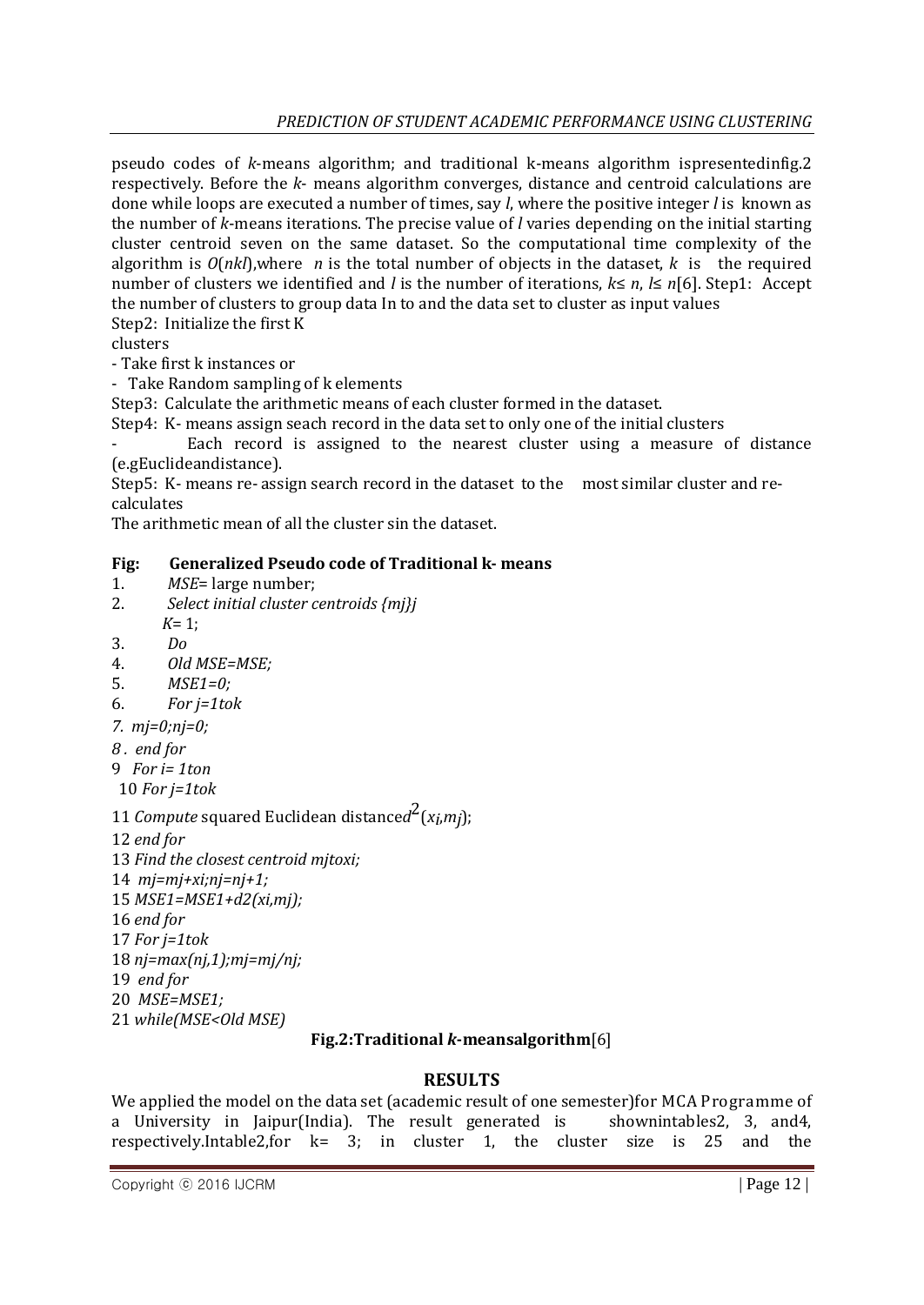overallperformanceis62.22. Also, the cluster sizes and the overall performances for cluster numbers 2 and 3 are 16, 27 and 45.73, and53.03, respectfully. Similar analyses also hold for tables 3 and 4. The graphs regenerated infigures3, 4and5, respectively, where the overall performances plotted against the cluster size.

Table5showsthedimension of the dataset(Student's scores)in the form N by M matrices, where N is the rows (# of students)and M is the column(#of courses)offered by each student. The overall performance Is evaluated by applying deterministic model inEq.2[7]where the group assessmentinea choftheclustersizeis evaluated by summing the average of the individual scores in each cluster.

Where

 $\frac{1}{N}\left(\sum_{i=1}^N\left(\frac{1}{n}\sum_{i=1}^n x_i\right)\right)$ 

 $N=$  the total number of students in a cluster and  $n=$  the dimension of the data **Table1: PerformanceIndex**

## **Table1: PerformanceIndex**

| 70 and above | Excellent |
|--------------|-----------|
| 60-69        | Very Good |
| 50-59        | Good      |
| 45-49        | Very Fair |
| $40 - 45$    | Fair      |
| Below45      | Poor      |

In Figure3, the overall performance or cluster size

25 is 62.22% while the overall performance for clustersize15 is 45.73%andclustersize 29 has the overallperformanceof53.03%. This analysis showed that, 25 out of 79 students had a "Very Good" performance (62.22%), while 15out of 79 students had performance in the region of very"Fair"performance (45.73%)and the remaining 29studentshada"Good" performance (53.03%)as depicted in the performance indexintable1.Figure4 shows the trends in performance analysis as follows; overall performance for cluster size 24 is 50.08% while the overall performance for cluster size 16 is 65.00%. Cluster size 30 has the overall performance of58.89%, while cluster size 09 is 43.65%. The trends in this analysis indicated that, 24 students fall in the Region of" Good" performance index intable1above(50.08%),while16students has performance in the region of" Very Good" performance (65.00%).30 students has a "Good" performance (58.89%)and 9studentshadperformance of "Fair" result(43.65%). In figure 5, the overall performance for cluster size 19 is 49.85%, while the overall performance for clustersize17is60.97%. Clustersize9hastheoverall performance of43.65%, while the clustersize14 has overall performance of 64.93%andclustersize20has overall performance of55.79%. This performance analysisindicatedthat,19studentscrossedover to "Good" performance region (49.85%), while 17 students had "Very Good" performance results (60.97%).9 students fall in the region of" Fair" performance index(43.65%),14studentswereinthe region of" Very Good" performance (64.93%)and the remaining 20studentshad"Good" performance (55.79%).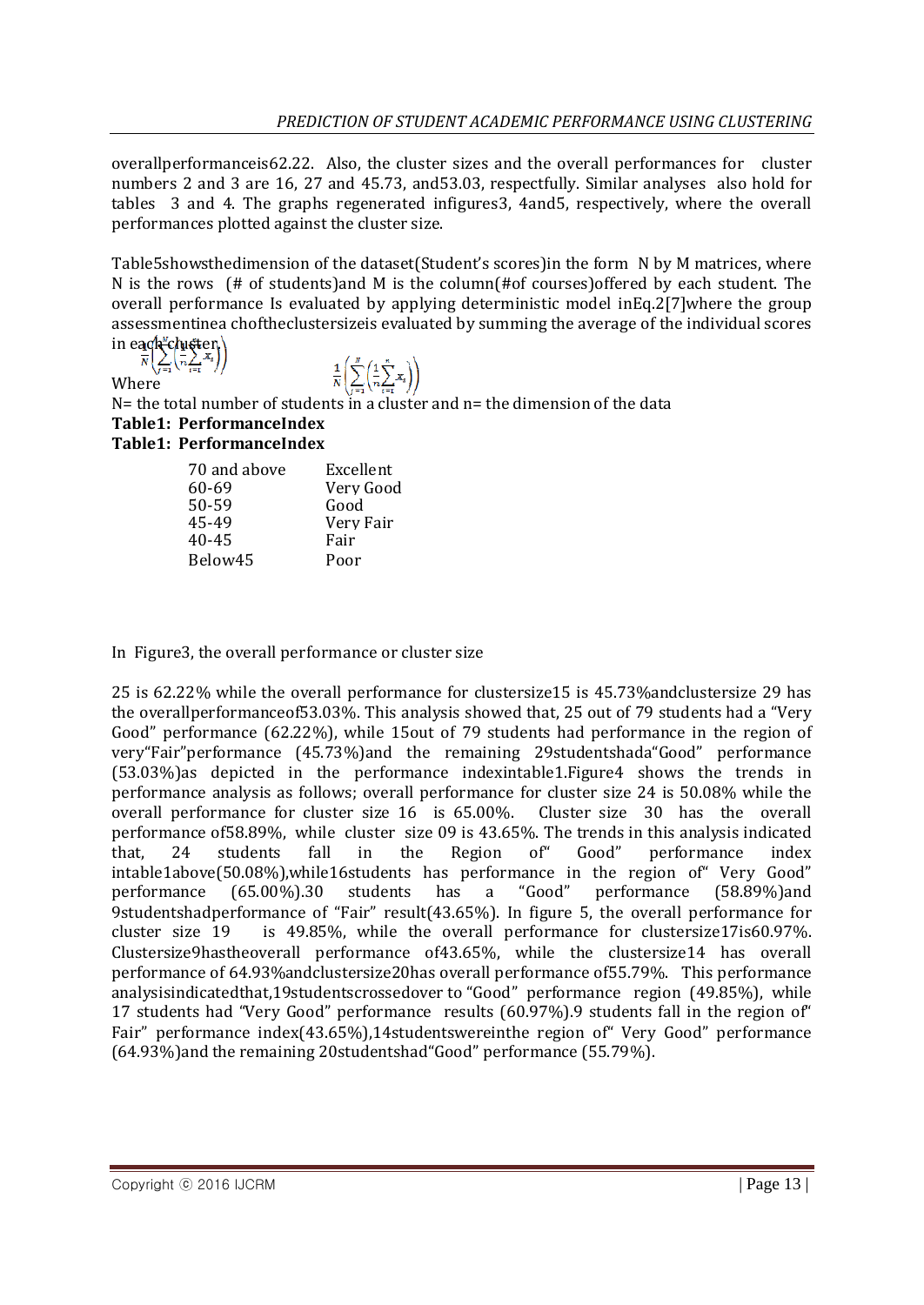| Cluster#             | <b>ClusterSize</b> | <b>Overall</b> |
|----------------------|--------------------|----------------|
|                      | 25                 | 62.22          |
| Table $\hat{2}$ :K=4 | 15                 | 45.73          |
|                      | 29                 | 53.03          |
| Cluster#             | <b>ClusterSize</b> | <b>Overall</b> |
|                      |                    |                |
|                      |                    | Performance    |
|                      | 24                 | 50.08          |
|                      | 16                 | 65.00          |
|                      | 30                 | 58.89          |

#### **Table2:K= 3**

**Table2:K= 4**

| Cluster# | <b>ClusterSize</b> | <b>Overall</b><br><b>Performance</b> |
|----------|--------------------|--------------------------------------|
|          |                    | 49 X ¤                               |



#### **Fig.3: Overall Performance versus cluster size (# of students)k=3**



**Fig.4: Overall Performance versus cluster size (# of students)k=4**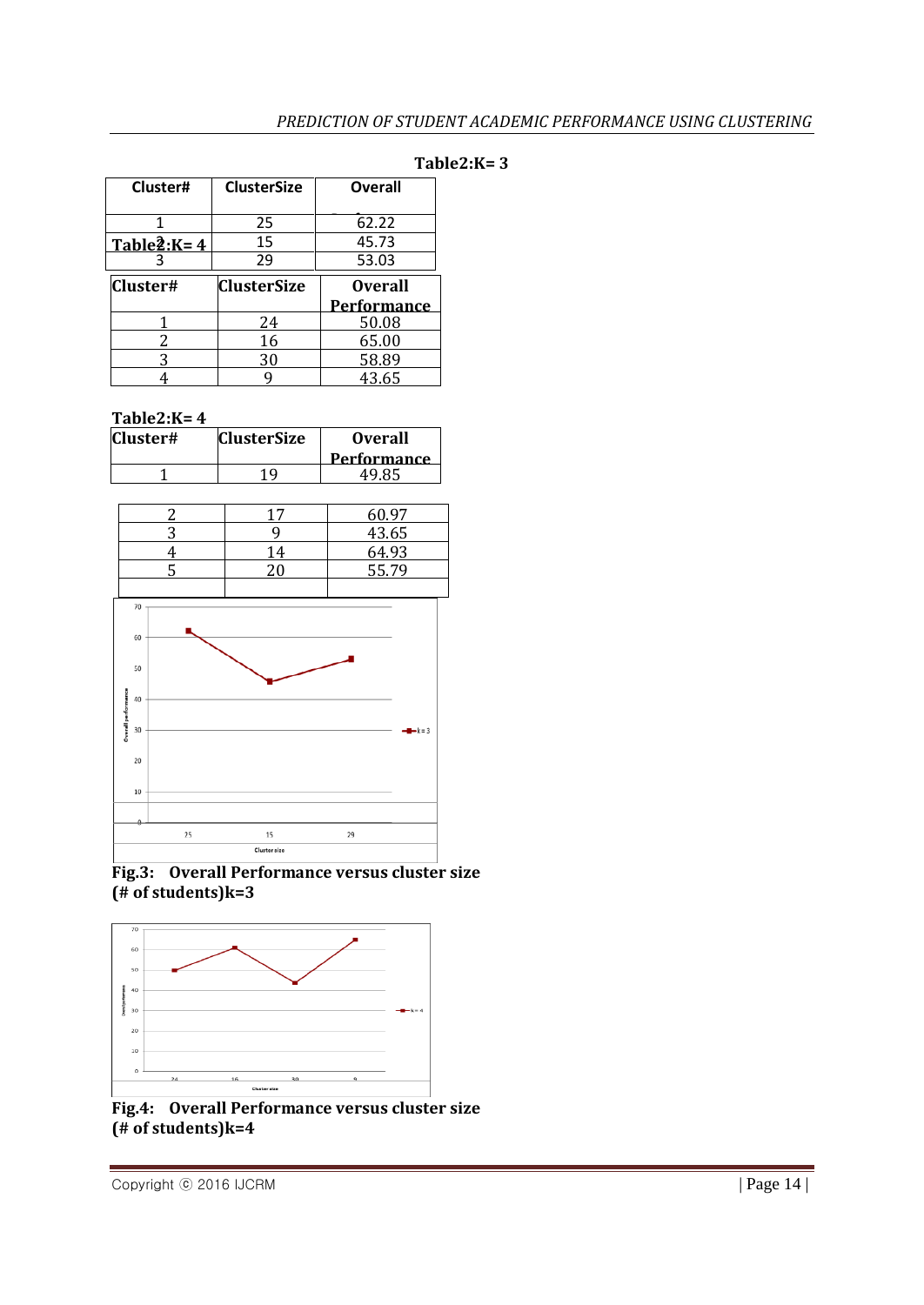

### **DISCUSSION AND CONCLUSION**

In this paper, a simple and qualitative methodology to compare the predictive power of clustering algorithm and the Euclidean distance as a measure of similarity distance. We demonstrated our technique using k-means clustering algorithm[6]and combined with the deterministic model in [7] on a data set of private school results with n in e courses offered for that semester f or each student for total number of 79 students, and produces the numerical interpretation of the results for the performance evaluation. This model improved on some of the limitations of the existing methods, such as model developed by [7]and[8].These models applied fuzzy model to predict students 'academic performance on two dataset only(English Language and Mathematics)of Secondary Schools results. Also there search work by [9] only provides Data Mining frame work for Students' academic performance. The research by[10] used rough Set theory as a classification approach to analyze student data where the Rosetta toolkit was used to evaluate the student data to describe different dependencies between the attributes and the student status where the discovered pattern s are explained in plain English.

Therefore, this clustering algorithm serves as a good benchmark to monitor the progression of students' performance in higher institution .It also enhances the decision making by academic planners to monitor the candidates' performance semester by semester by Improving on the future academic results in the sub sequence academic session.

### **REFERENCES**

- [1] S. SujitSansgiry, M. Bhosle, andK. Sail, "Factors that affect academic performance among pharmacy students,"American Journal of PharmaceuticalEducation, 2006.
- [2] Susmita Datta and Somnath Datta, "Comparisons and validation of statistical clustering techniques for micro array gene expression data,"Bioin formatics, vol.19, pp.459–466,2003.
- [3] RousseeuwP.J,"Agraphicalaidtothe interpretation and validation of cluster analysis," Journal of Computational ApplMath,vol20,pp.53–65,1987.
- [4] SharmirR.andSharanR.,"Algorithmic approaches to clustering gene expression data," Incurrent Topics in Computational Molecular BiologyMITPress;pp.53-65,2002.
- [5] MuchaH.J.,"Adaptive cluster analysis, classification and multi varite graphics, Weirstrass Institute for Applied Analysis andStochastics,1992
- [6] FahimA.M., SalemA.M.,TorkeyF.A.and Ramadan M. A., "An efficient enhanced k- means clustering algorithm," Journal of ZhejiangUniversityScienceA.,pp.1626–1633, 2006
- [7] J.O.Omolehin, J.O.Oyelade,O.O.Ojeniyiand K Rauf, "Application of Fuzzy logic in Decision making on students' academic performance," Bulletin of Pure and Applied Sciences,vol.24E(2),pp.281- 187,2005.
- [8] J . O. Omoleh in, A. O. Enikuomehin, R. G JimohandK.Rauf,"Profile of conjugate gradient method algorithm on the performance appraisal for a fuzzy system, "African Journal of Mathematics and Computer Science Research,"vol.2(3),pp.030-037,2009